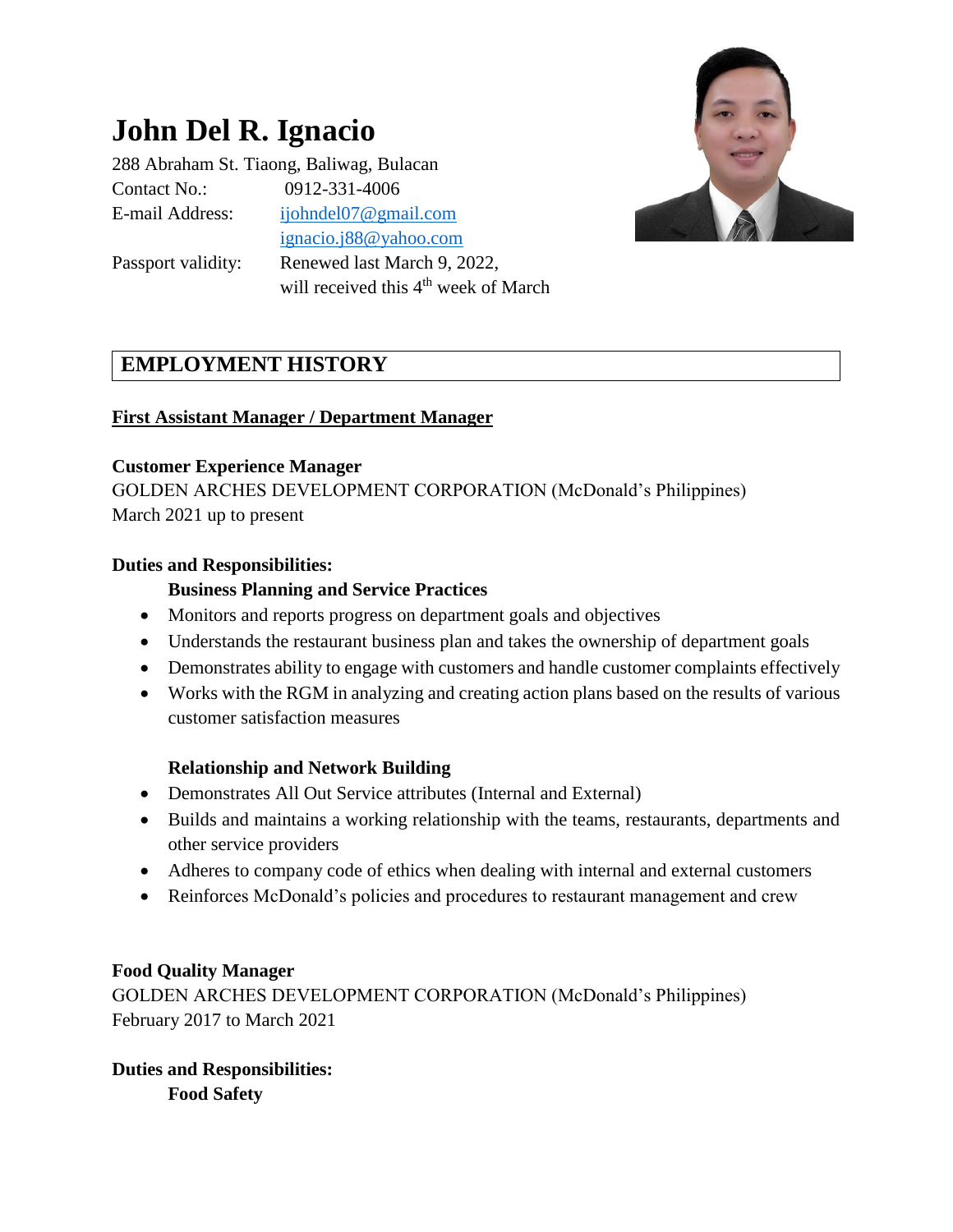- Ensures department members follow correct food safety procedures
- Ensures completion of food safety procedures on shift
- Monitors hygiene and sanitation standards for the restaurant
- Escalates any issues observed and actions taken with the food safety checklists to RGM
- Complies with McDonald's and government food safety standards
- Assists the RGM in following up operational procedures related to food safety complaints
- Assists the RGM with preparing the restaurant team for health inspections and follow up on action items
- Assists the RGM in following up pest prevention program

## **Inventory Management**

- Maintains the correct inventory levels of the products according to the needs of the restaurant (i.e. sales, product mix)
- Communicates and verifies use of stock area lay-out plan Verifies delivery accuracy and proper product rotation, and validate delivery/transfer entries
- Monitors raw and completed waste, food promo, employee and manager meals, and condiments
- Verifies that raw and completed waste is tracked on every shift

## **Planned and Daily Maintenance**

- Trains, assigns, communicates, and verifies completion of the cleaning tasks and responsibilities based on the cleanliness map
- Trains Crew and Managers on planned maintenance tasks
- Performs assigned daily, weekly and monthly equipment calibration
- Schedules and verifies that all planned maintenance tasks in the PM calendar are completed
- Performs troubleshoot on planned maintenance emergencies
- Ensures proper maintenance of restaurant building, plant and equipment
- Monitors usage of utilities and takes corrective actions as appropriate
- Accomplishes Energy survey and develops actions plans based on the results with the RGM. Communicates these action plans to the restaurant team

## **Shift Manager**

GOLDEN ARCHES DEVELOPMENT CORPORATION (McDonald's Philippines) February 2016 - February 2017

## **Duties and Responsibilities:**

- Ensure the quality standards are being performed during the shift
- Maintaining restaurant safely awareness and safety records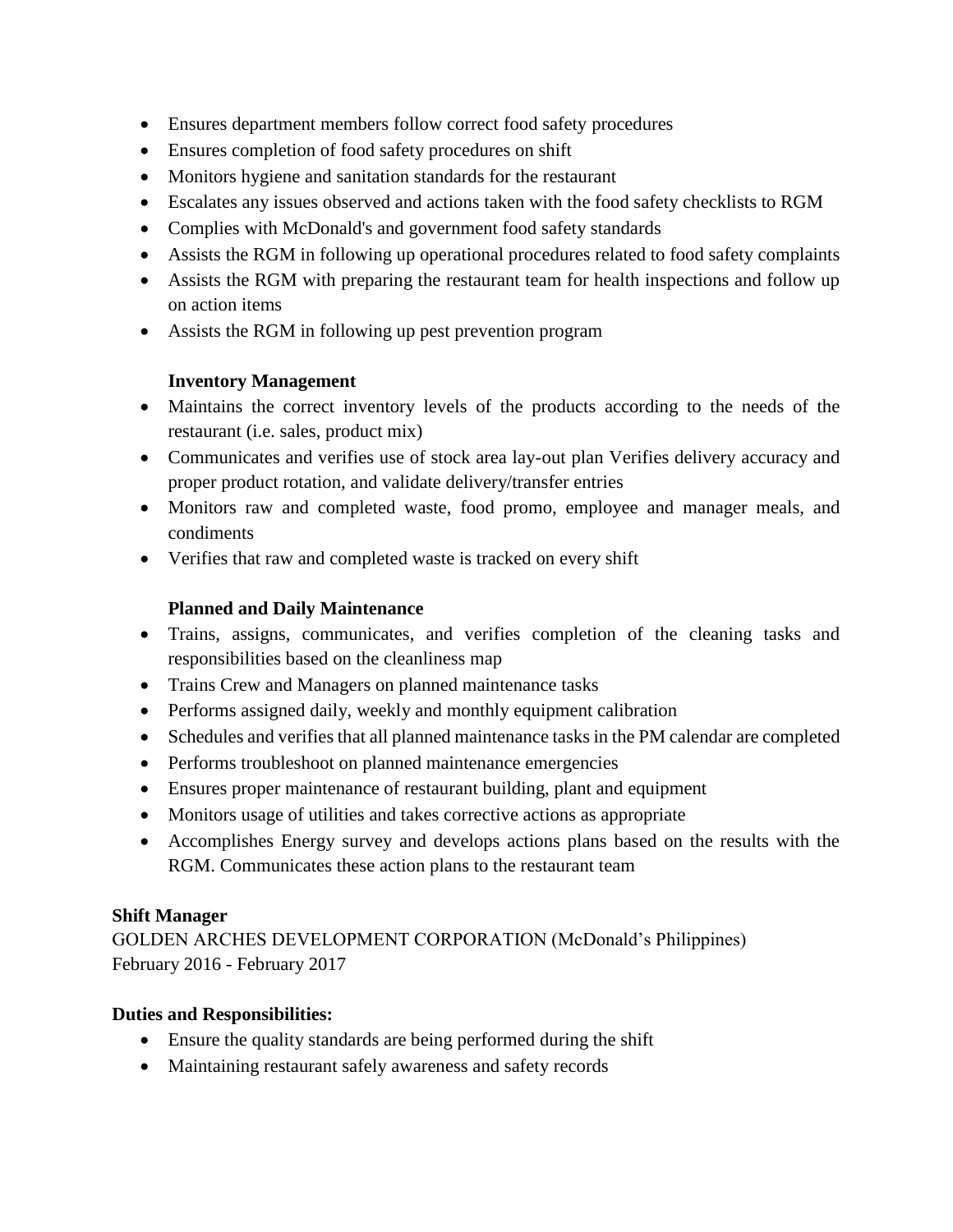- Using proper security and verification procedures when handling deposits and the contents of the safe
- Executing crew incentives and crew enthusiasm activities
- Demonstrates and reinforces the leadership behaviors and basic people minimums (uniforms, crew schedules) necessary to gain commitment from crew and other shift managers
- Executes a plan, based on an employee commitment measurement, to increase employee's loyalty, satisfaction and pride with its working career
- Knows, enforces and educates crew on all appropriate personnel policies, labor laws, security and safety procedures
- Contributes to the retention of crew who are enthusiastically dedicated to customer satisfaction

## **Bell Service Attendant**

8 WAVES HOTEL San Rafael, Bulacan February 2016 – August 2016

#### **Duties and Responsibilities:**

- Greet guests when they arrive and leave the hotel.
- Assist with guest luggage and carry items to their room in a safe and professional manner
- Support the front desk staff and bell captain with check-in and responding to guest requests
- Keep the bell desk neat and tidy at all times
- Perform other hotel services as assigned and respond to guest requests as necessary, such as delivering mail and food to guest's rooms, taking laundry service, making sure public areas are clean, and checking the guest's luggage for storage

## **Kitchen Staff**

GREENWICH COMPANY Baliwag, Bulacan September 2014 – September 2015

## **Duties and Responsibilities:**

- Clean and sanitize dishes, cookware, and utensils
- Clean and sanitize food preparation work stations
- Assist in the food preparation process by cutting, chopping, slicing, and washing vegetables, meats, and other ingredients
- Follow all food health and safety requirements
- Assist with the unloading of deliveries and their proper storage
- Communicate kitchen needs to supervisors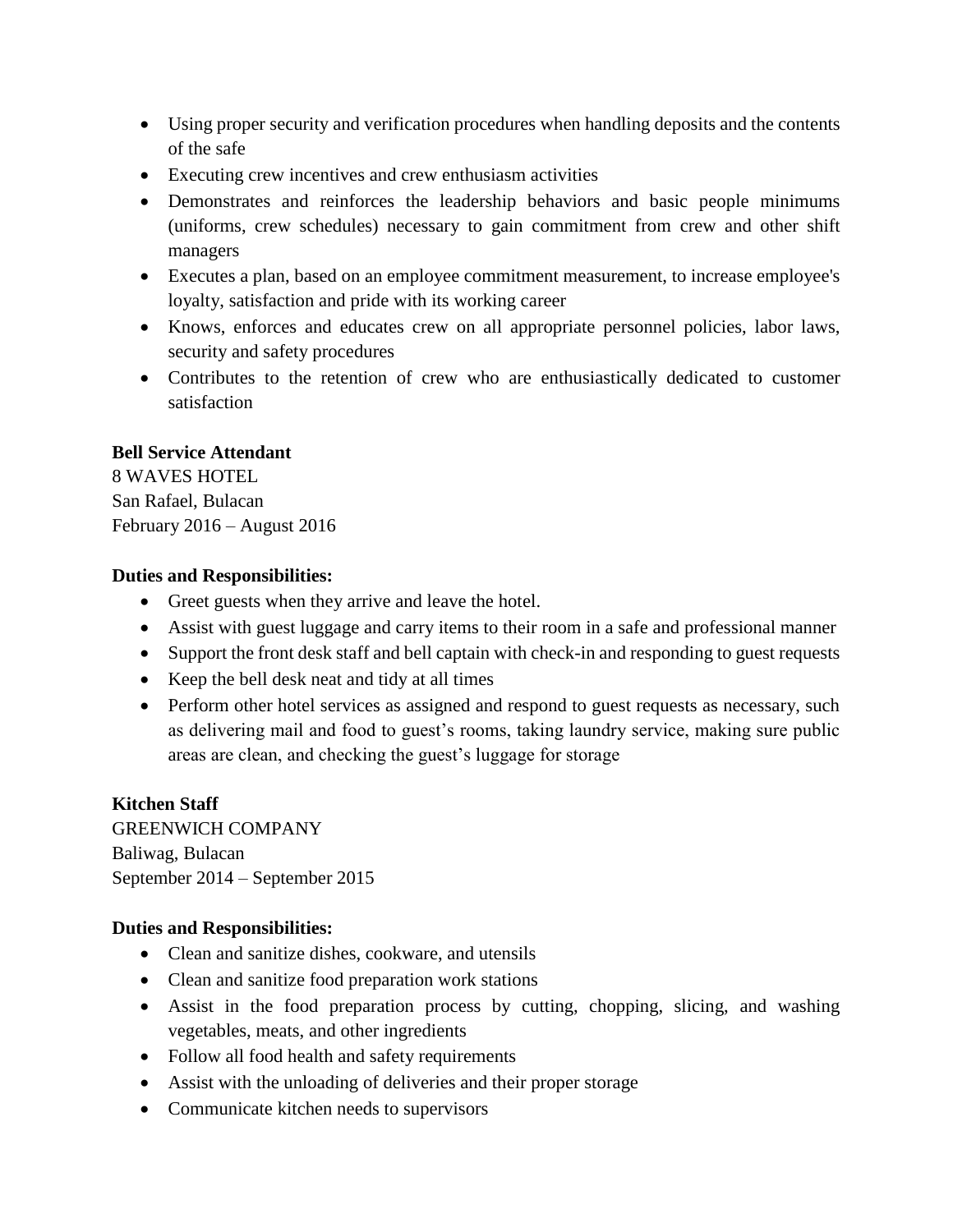• Interact with customers as needed

## **SHAKEY'S PIZZA COMPANY**

High Potential Staff October 2012 – July 2014

#### **Duties and Responsibilities:**

- Assist in the food preparation process by cutting, chopping, slicing, and washing vegetables, meats, and other ingredients
- Assist with the unloading of deliveries and their proper storage
- Follow all food health and safety requirements
- Clean and sanitize dishes, cookware, and utensils
- Clean and sanitize food preparation work stations
- Interact with customers as needed
- Communicate kitchen needs to supervisors

## **Trainings / Seminar Attended:**

#### **Basic People Class**

McDonald's Training Center Salcedo Village, Makati City April 3 – 7, 2017

#### **First Aid Class**

McDonald's Training Center Salcedo Village, Makati City April 3 -7, 2017

#### **Food Safety Course**

McDonald's Training Center Salcedo Village, Makati City July 3 -7, 2017

#### **Shift Management Excellence Course**

*Class Archie and Dean's Lister Awardee* McDonald's Training Center Salcedo Village, Makati City July 3 -7, 2017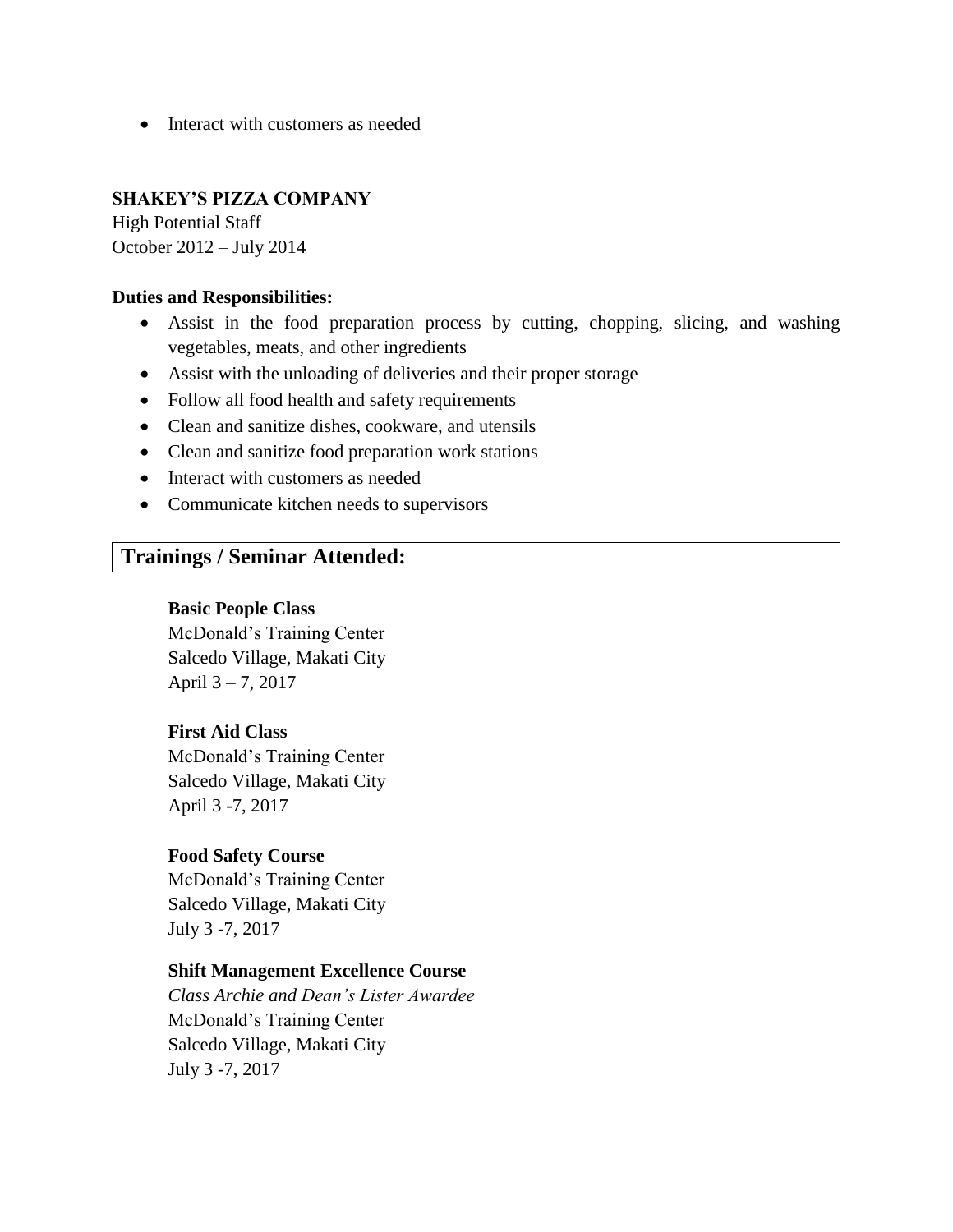#### **Advance Shift Management Course**

McDonald's Training Center Salcedo Village, Makati City November 14 – 17, 2017

#### **Effective Management Practices**

*Professional Manager Awardee and Dean's Lister Awardee* McDonald's Training Center Salcedo Village, Makati City June 25 – 29, 2018

#### **Basic Occupational Safety and Health**

McDonald's Dau Branch Mabalacat City, Pampanga February 25 – 28, 2018

#### **People Practices Class III**

McDonald's Training Center Salcedo Village, Makati City May 14 – 19, 2019

#### **Restaurant Leadership Entrance exam passer**

Pertaining in Restaurant General Manager Position

## **Educational Attainment:**

#### **College:** 2009 - 2011

 **Bachelor in Industrial Technology Major in Food and Service Management** Bulacan State University Malolos City Bulacan

#### 2014 - 2016

 **Bachelor in Industrial Technology Major in Food and Service Management** Bulacan State University (Bustos Campus) Bustos, Bulacan

**Secondary:** 2004 – 2008

 **Liceo de Pulilan** Longos, Pulilan, Bulacan